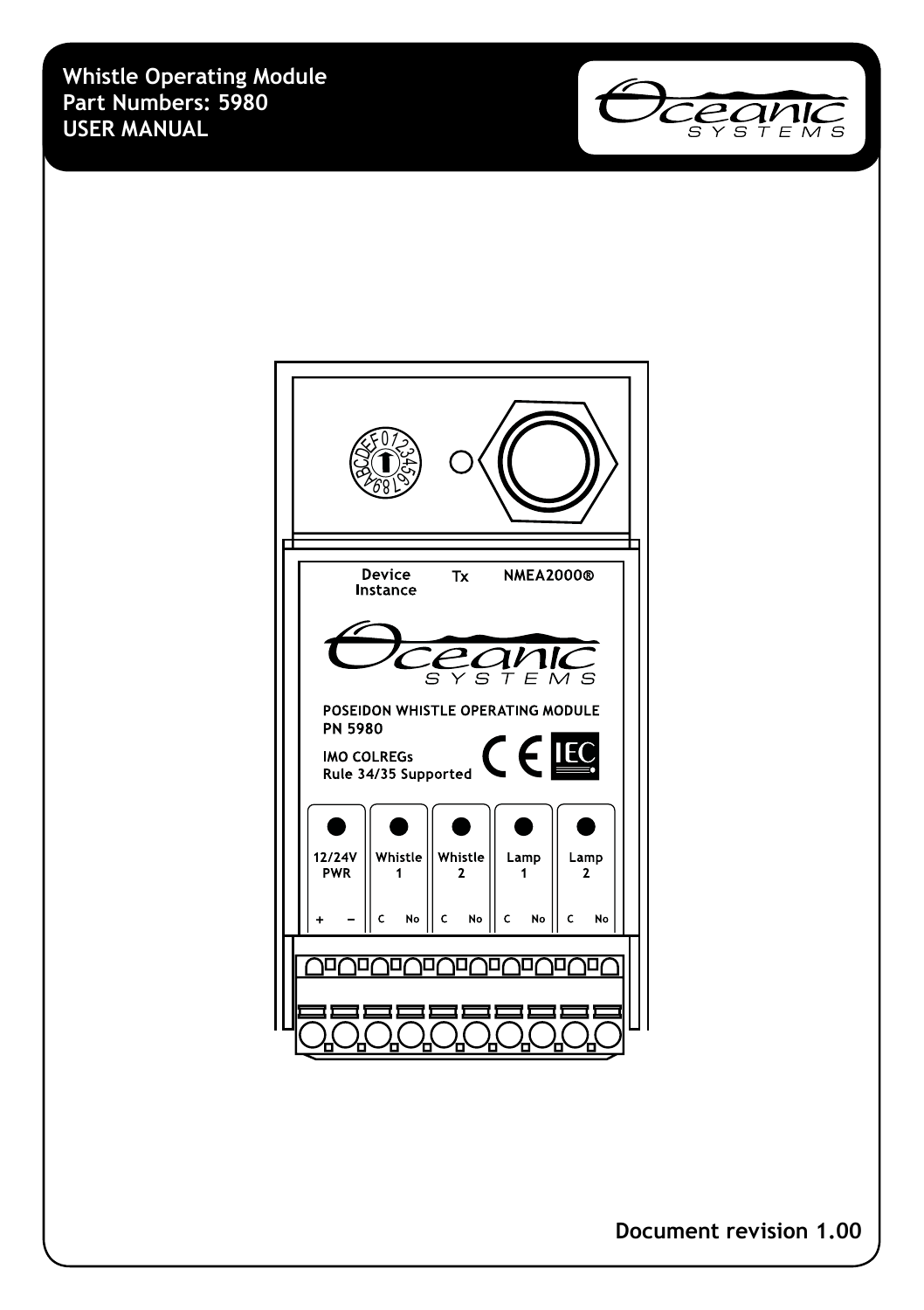The Oceanic System's 5980 Whistle Operating Module is designed to control up to 2 separate ships horns or whistles and up to 2 separate ships warning lights on a Poseidon AMCS System.

This unit is designed to operate in a protected marine environment such as an electrical cabinet. It is important that it is installed and set up correctly according to this manual. Please read and follow the installation and setup instructions carefully to achieve the best results.

## **1.1 PRODUCT FEATURES**

The 5980 Whistle Operating Module has the following features:

- 2 Fully Isolated 1 Amp ships Horn or Whistle Relays with normally open Contacts
- 2 Fully Isolated 1 Amp ships Warning Light Relays with normally open contacts
- Each relay circuit has a green indicating LED
- User Settable Device Instance Switch using a rotary switch
- Heartbeat blue LED confirming NMEA transmission.
- **•** NMEA2000® micro C interface plug

# **2 INSTALLATION**

You should find the following items in the 5980 shipping box:

- 1 x 5980 Whistle Operating Module
- 1 x 5980 User Manual (This document)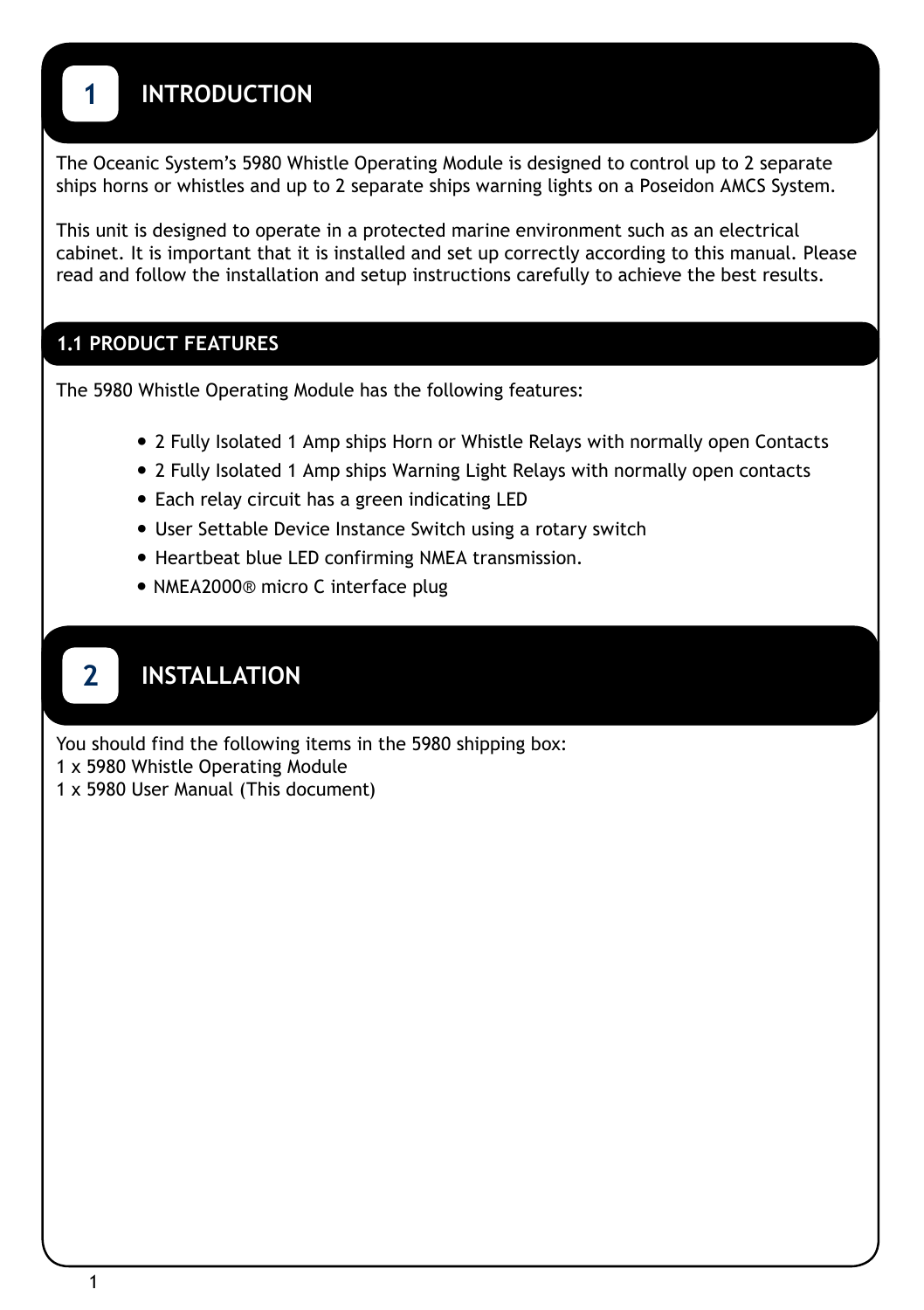## **2.2 MOUNTING THE UNIT**

The unit should be mounted on a standard DIN rail mount in a protected area inside an electrical cabinet. The unit dimensions are shown on the following drawing.



## **2.3 CONNECTING THE NMEA2000® CABLE**

The unit is connected to the NMEA2000® network by the 5-way micro C socket on the front. Carefully attach the network drop cable to this plug and hand tighten until it is fully seated. Take care to match the orientation of the pip inside the socket to the recess inside the drop cable plug. The other end of the drop cable should be connected to a suitable Tee connector on the NMEA2000® network backbone cable.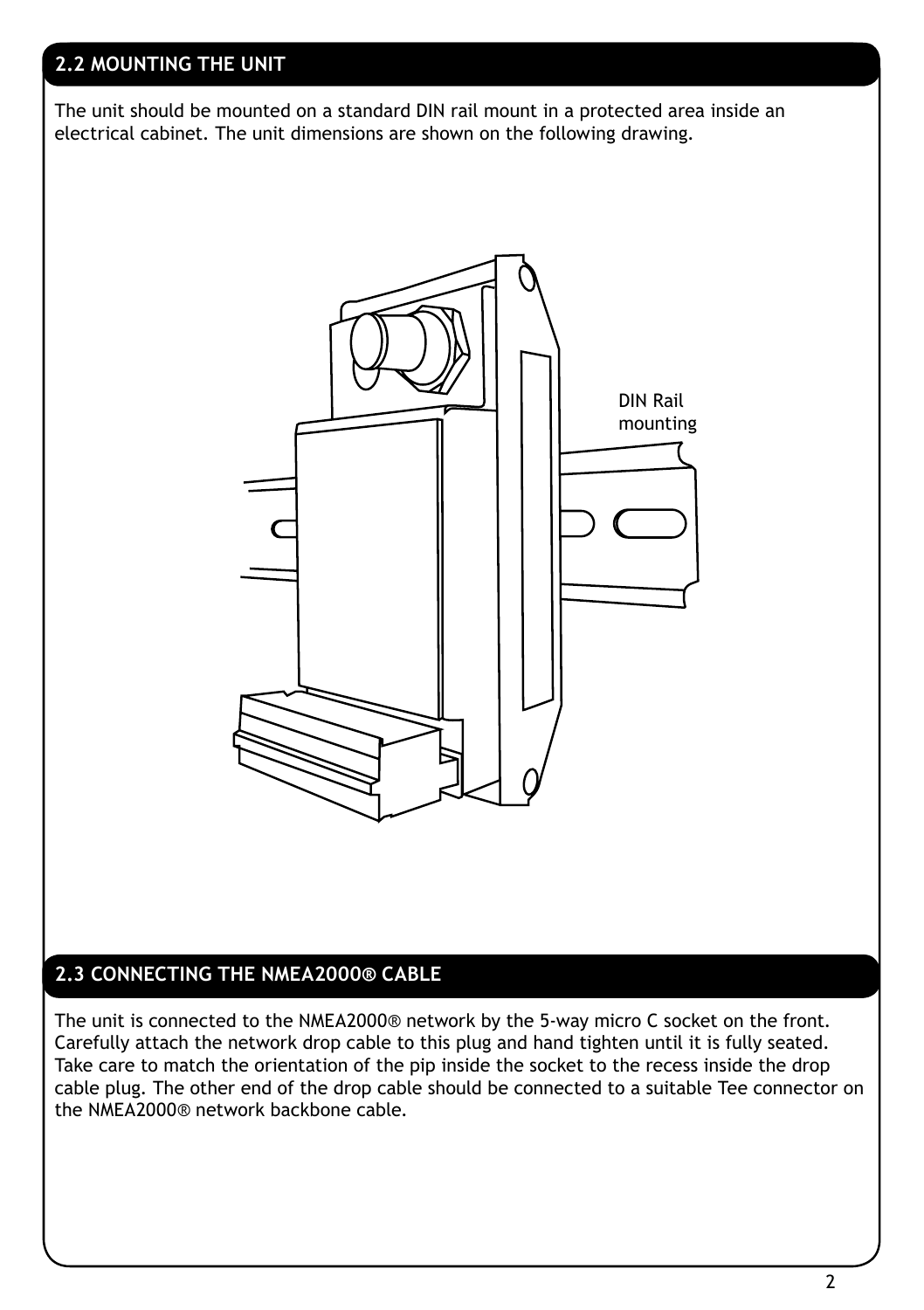## **2.4 CONNECTING THE RELAY CABLES TO THE WAGO SOCKET**



The cables from the relays to the external sockets are connected using the 8 x 3-way WAGO Cage Clamp terminal block. The wire should be stripped for 8mm and then the cage clamp opened with a small screwdriver in the slot above the wire connection. Then simply insert the wire into its connection slot and release the cage clamp by removing the small screwdriver. This will produce a secure gas-tight connection on wire sizes from 0.08 – 2.5 mm².

The terminal connections are as follows:

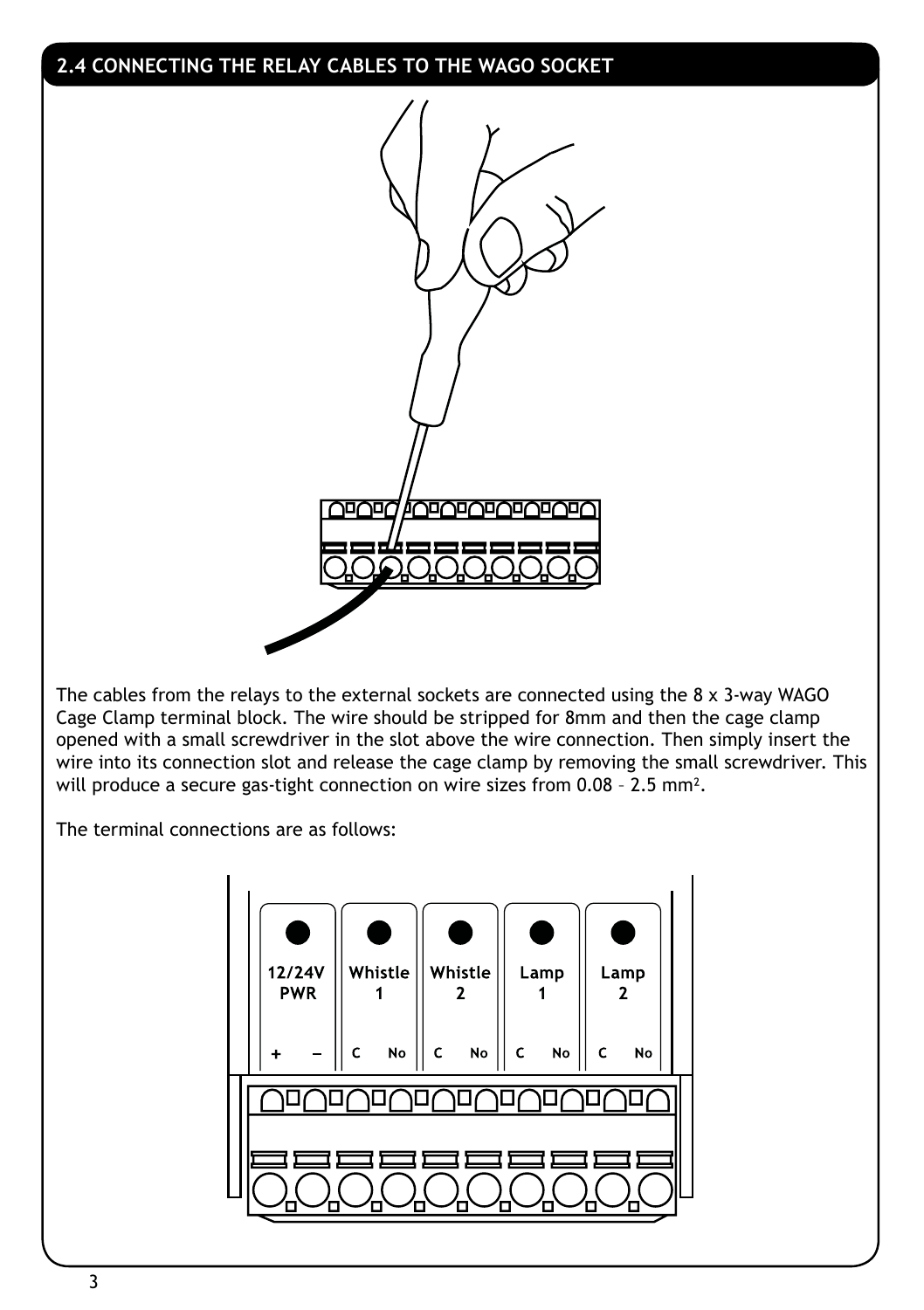# **3 CONFIGURATION**

Multiples of the 5980 Whistle Operating Module can be installed on an NMEA2000® network. Each unit will require a unique Device Instance Address, which is set using the small rotary switch on the front face of the unit.

Valid Device Instances are "0" through to "F". The switches are simply turned to the desired Device Instance with a small screwdriver.



The 5980 Whistle Operating Module has two horn circuits and two warning lamp circuits, each equipped with a 1 Amp relay that can drive the units directly. If a greater current is required they can drive a larger external relay to supply that extra current.

A small green LED next to each output lights to indicate that the circuit is energised.

# **5 MAINTENANCE**

**•** Do not use chemical cleaners as they may remove paint or markings or may corrode the enclosure or seals.

**•** Ensure that the unit is mounted securely and cannot be moved relative to the mounting surface. If the unit is loose, tighten the mounting screws.

**•** Check the security of the cables connected to the NMEA2000® connector, tighten if necessary.

**•** Check the security of the cables connected to the WAGO terminal block, reseating them if necessary.

## **6 TECHNICAL SPECIFICATION**

As Oceanic Systems are constantly improving their products, specifications are subject to change without notice. Oceanic Systems' products are designed to be accurate and reliable. However, they should only be used as aids to navigation and not as a replacement for traditional navigation aids and techniques.

### **Relay Outputs**

| Parameter                   | Comment                              |
|-----------------------------|--------------------------------------|
| 4 Independent Relay Outputs | Fully Isolated, SP NO contacts       |
| DC Power Rating             | 1 Amp at 35 Volts DC resisitive load |
| Wire Sizes                  | $0.08 - 2.5$ mm <sup>2</sup> section |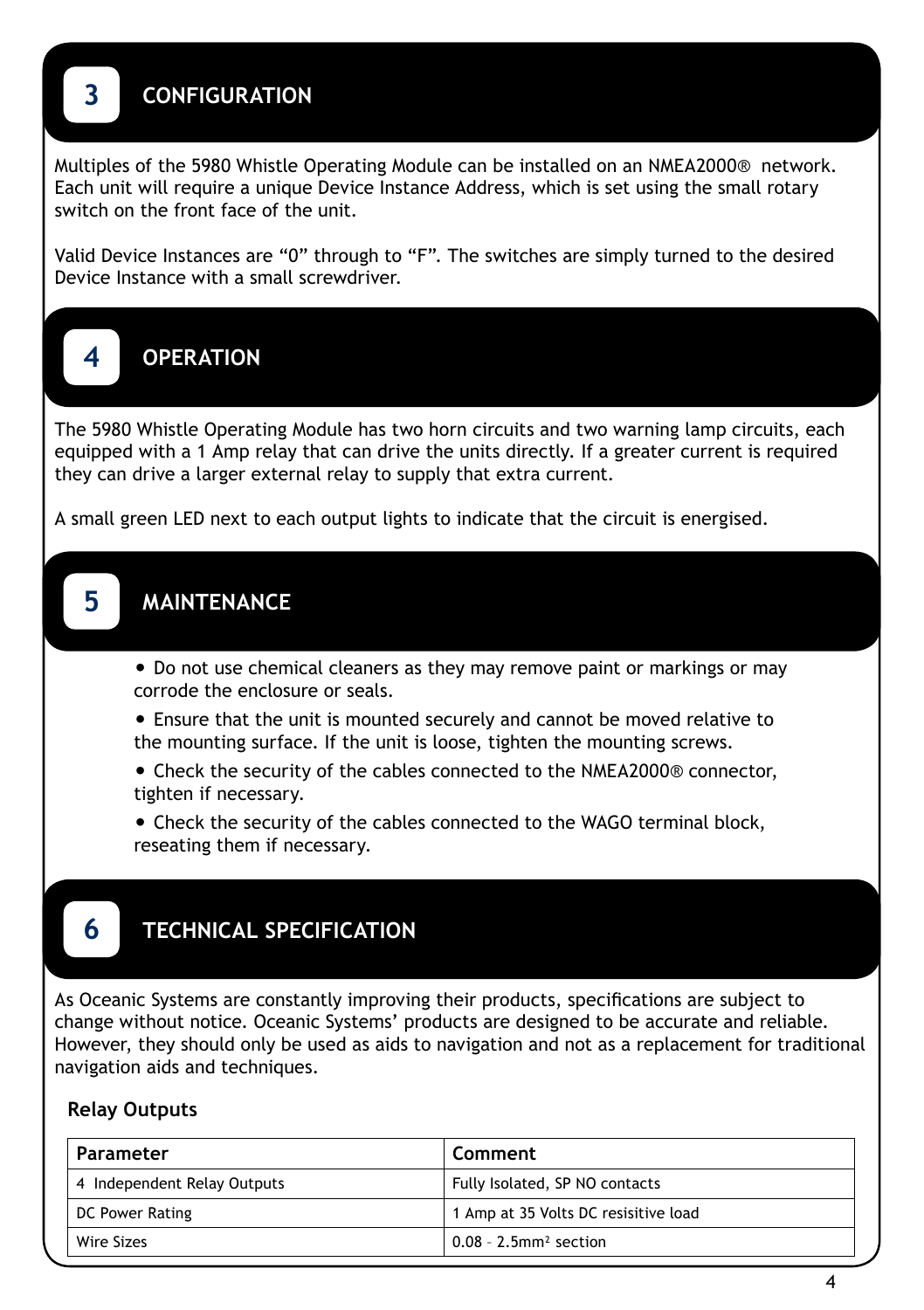## **Certifications**

| Parameter                            | Comment                       |
|--------------------------------------|-------------------------------|
| NMEA2000®                            | Tested                        |
| Maritime Nav and RadioComm Equipment | IEC60945                      |
| CE and FCC                           | Electromagnetic Compatibility |

## **NMEA2000® Parameter Group Numbers (PGNs)**

| <b>Type</b>   | <b>PGN No</b> | <b>PGN Name</b>          |
|---------------|---------------|--------------------------|
| Command       | PGN065453     | Whistle Control (prop)   |
| <b>Status</b> | PGN065452     | Whistle Status (prop)    |
| Protocol      | PGN126464     | Tx/Rx PGN List           |
|               | PGN126996     | Product Information      |
|               | PGN059392     | ISO Acknowledge          |
|               | PGN059904     | <b>ISO Request</b>       |
|               | PGN060928     | <b>ISO Address Claim</b> |
|               | PGN126208     | Command/Request Group    |
|               | PGN126993     | Heartbeat                |
|               | PGN126998     | Configuration            |

## **Electrical and Mechanical**

| <b>Parameter</b>                  | Value              | Comment           |
|-----------------------------------|--------------------|-------------------|
| <b>Operating Voltage</b>          | 9 to 32 Volts      | DC Voltage        |
| <b>Power Consumption</b>          | 300 <sub>m</sub> A | Average Operating |
| Load Equivalence Number           |                    | Indefinitely      |
| <b>Reverse Battery Protection</b> | Yes                | Indefinately      |
| Load Dump Protection              | Yes                | <b>SAE J1113</b>  |
| <b>Size</b>                       | 117mm x 6omm x70mm |                   |
| Weight                            | $0.1$ kg           |                   |

## **NMEA2000® Parameter Group Numbers (PGNs)**

| <b>Type</b>                     | Value                                                               |
|---------------------------------|---------------------------------------------------------------------|
| IEC60954 Classification         | Protected                                                           |
| Degree of Protection            | <b>IP20</b>                                                         |
| <b>Operating Temperature</b>    | -25 $^{\circ}$ C to 50 $^{\circ}$ C                                 |
| Storage Temperature             | -40 $^{\circ}$ C to 70 $^{\circ}$ C                                 |
| <b>Relative Humidity</b>        | 93%RH @40° per IEC60945-8.2                                         |
| Vibration                       | 2-13.2Hz @ ±1mm, 13.2-100Hz @ 7m/s2 per IEC60945-8.7                |
| <b>Electromagnetic Emission</b> | Conducted and Radiated Emission per IEC60945-9                      |
| Electromagnetic Immunity        | Conducted, Radiated, Supply, and ESD per IEC60945-10                |
| <b>Safety Precautions</b>       | Dangerous Voltage, Electromagnetic Radio Frequency per IEC 60945-12 |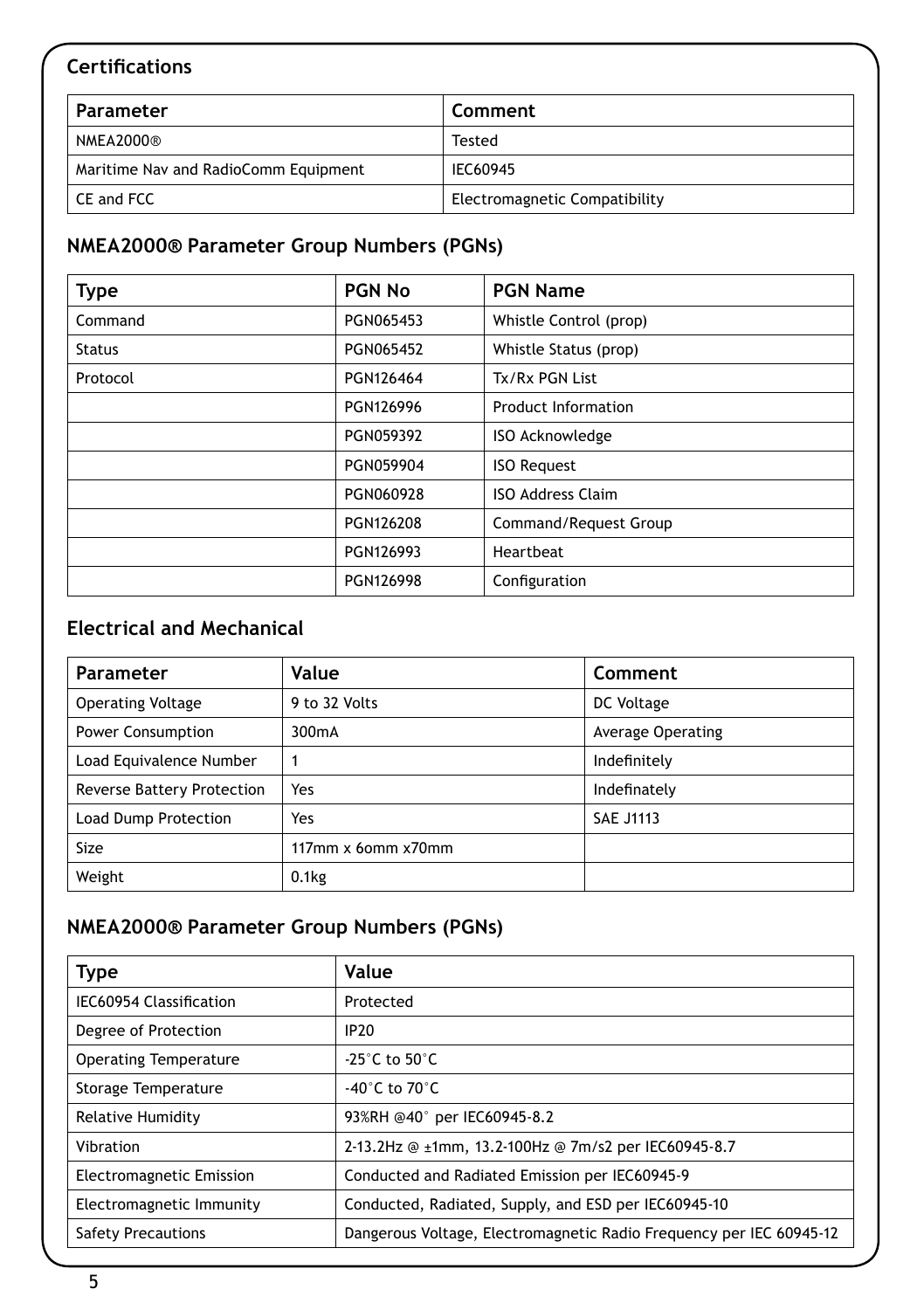If you require technical support for any Oceanic Systems products you can reach us using any of the following:-

- **●** Tel (UK): +44(0)1425 610022
- **●** Tel (USA): (844) 898 6462
- **●** Fax: +44(0)1425 614794
- **●** Email: support@osukl.com
- **●** Web: www.osukl.com
- **●** Post: Oceanic Systems (UK) Ltd Unit 10-11 Milton Business Centre Wick Drive, New Milton, Hampshire BH25 6RH

# **8 TROUBLESHOOTING/FAQ**

Please note that below are some FAQ/Troubleshoot Questions. If none of these help or apply, then please don't hesitate to contact Technical Support.

| Blue LED not flashing                                                                        | Check NMEA2000® network cable connection and<br>network power                       |
|----------------------------------------------------------------------------------------------|-------------------------------------------------------------------------------------|
| Device not switching relays on command                                                       | Check Device Instance Switches match the settings<br>required by the control device |
| Green LED indicates relay operated but device<br>connected to the relay output not operating | Check wiring of device                                                              |

Oceanic Systems (UK) Ltd Unit 10-11 Milton Business Centre, Wick Drive, New Milton, Hampshire, BH25 6RH, United Kingdom

Tel (UK): +44(0)1425 610022 Tel (USA): (844)898 6462 Fax: +44(0)1425 614794 Web: www.osukl.com

Copyright © 2020 Oceanic Systems (UK) Ltd. All rights reserved. Our policy is one of continuous product improvement so product specifications are subject to change without notice. Oceanic Systems products are designed to be accurate and reliable. However, they should be used only as aids to vessel monitoring, and not as a replacement for traditional navigation and vessel monitoring techniques. NMEA2000® is a registered trademark of the National Marine Electronics Association.